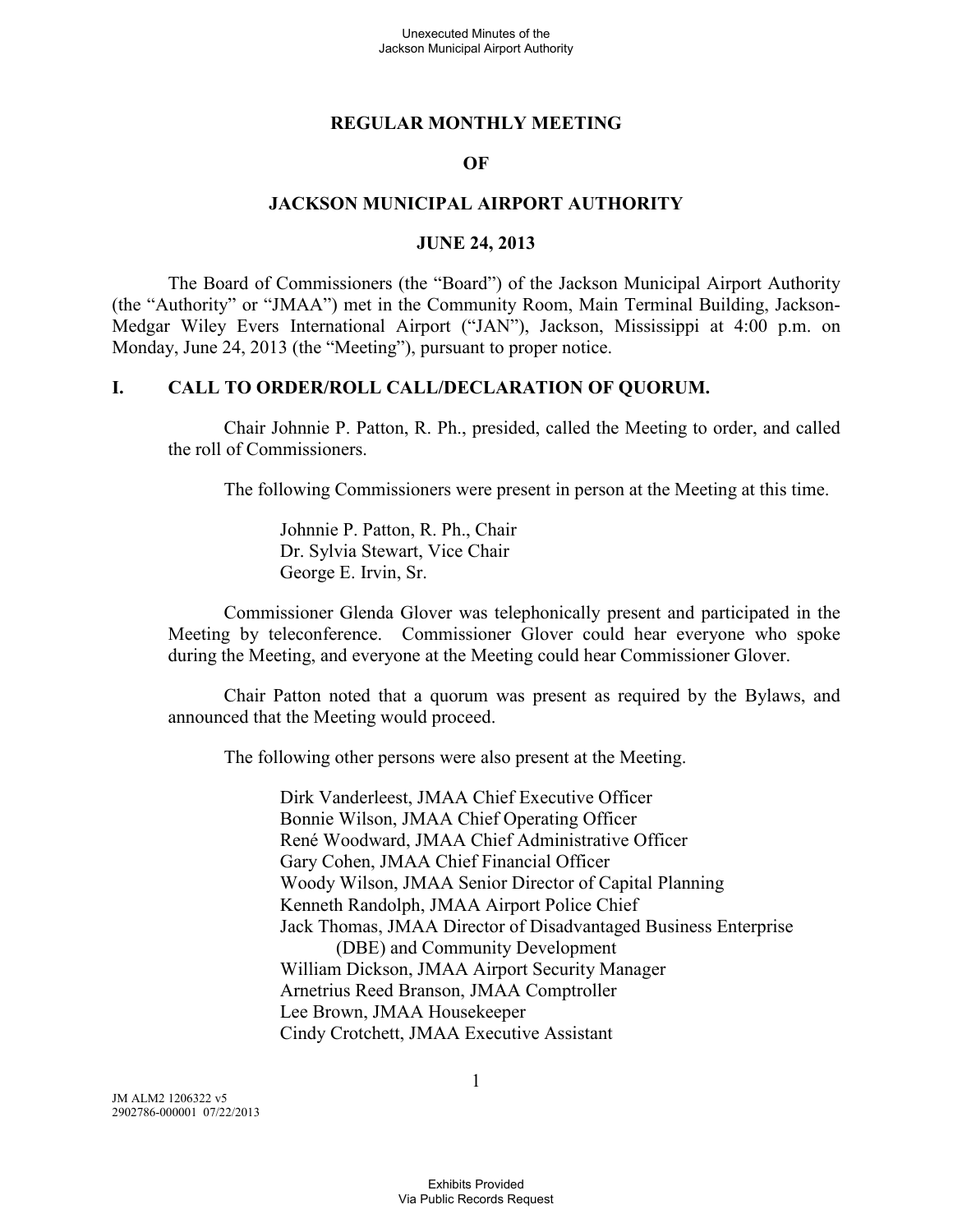Kimberly Farmer, JMAA Administrative Assistant Shawn Hanks, JMAA Information Technology Manager Karen Hatten, JMAA Procurement Specialist Rhonda Knight, JMAA Human Resources Manager Garry Montgomery, JMAA Maintenance Manager Gary O'Quin, JMAA Airfield Maintenance Supervisor Liston Sage, JMAA Project Specialist Joyce Tillman, JMAA Facilities Engineer Jack Weldy, JMAA Properties Manager Scott Allen, A+ Signs Jeff Wagner, Baker Donelson Bearman Caldwell & Berkowitz Marlena Pickering, Baker Donelson Bearman Caldwell & Berkowitz

# **II. APPROVAL AND EXECUTION OF MINUTES.**

# **A. Special Meeting of the Board of Commissioners, May 22, 2013.**

After discussion, upon motion duly made by Commissioner Stewart, seconded by Commissioner Irvin, and unanimously approved by the affirmative votes of all Commissioners present, the minutes described above were approved as presented and directed to be filed in the appropriate minute book and records of the Authority.

# **III. PUBLIC COMMENTS.**

None.

# **IV. REPORTS.**

# **A. Chief Executive Officer.**

- **1.** *Airport Project Manager Summary, Period Ending May 31, 2013.*
- **2.** *Airport Activity Statistics Report, Period Ending May 31, 2013.*

Mr. Vanderleest directed the Board's attention to the Airport Project Manager Summary and the Airport Activity Statistics Report as found in the packet distributed to the Board prior to the Meeting (the "Packet"), and discussed these reports with the Board. A copy of the Packet is attached as an exhibit to the minutes of the Meeting.

# **3.** *Employee and Organizational Recognitions.*

a. Employee of the Month, May 2013: Lee Brown, Housekeeper, Maintenance Department.

JM ALM2 1206322 v5 2902786-000001 07/22/2013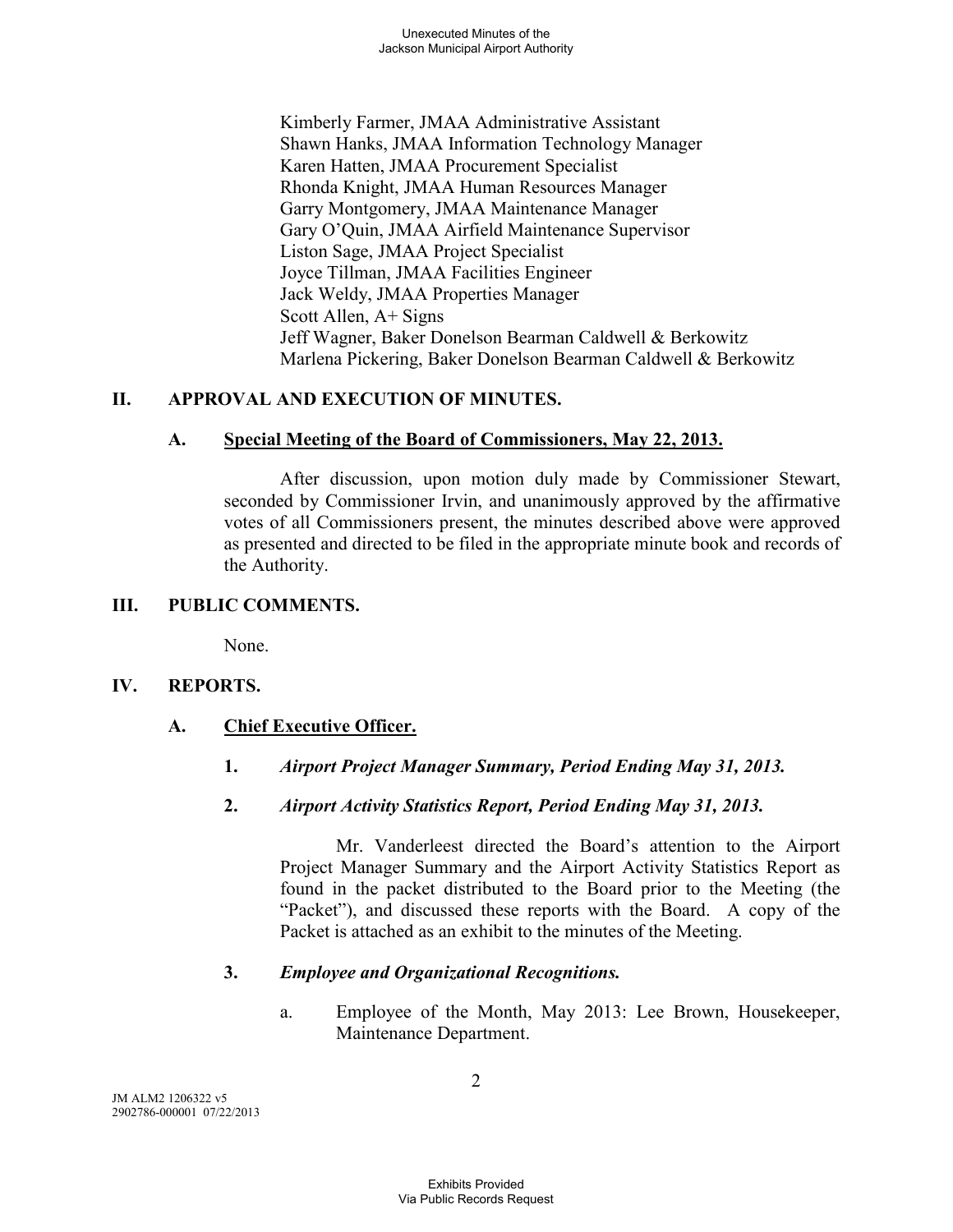Mr. Vanderleest recognized and commended Mr. Brown for being named Employee of the Month for May 2013.

### **4.** *Professional Development Recognitions.*

a. Troy Nix, Certified Police Officer, Department of Public Safety: Certificate of Completion Level III ATSI, sponsored by AAAE Airport Training & Safety Institute.

Mr. Vanderleest stated that Mr. Nix was unable to attend the Meeting and would be recognized at a later date.

b. Joyce Tillman, Facilities Engineer, Department of Capital: Certificate of Completion Level III ATSI, sponsored by AAAE Airport Training & Safety Institute.

Mr. Vanderleest recognized and commended Ms. Tillman for completing Level III ATSI, as sponsored by the AAAE Airport Training & Safety Institute.

### **5.** *Professional Recognitions.*

a. Karen Hatten, Procurement Specialist, Department of HR & Administration: Certified Public Manager Program, sponsored by Mississippi State Personnel Board.

> Mr. Vanderleest recognized and commended Ms. Hatten for completing the Certified Public Manager Program, as sponsored by the Mississippi State Personnel Board.

b. Kimberly Farmer, Administrative Assistant, Department of Capital Programming: Administrative Services Certification Program, sponsored by Mississippi State Personnel Board.

> Mr. Vanderleest recognized and commended Ms. Farmer for completing the Administrative Services Certification Program, as sponsored by the Mississippi State Personnel Board.

### **6.** *Special Recognitions.*

a. Shawn Hanks, Information Technology Manager, and Gary O'Quin, Airfield Maintenance Supervisor.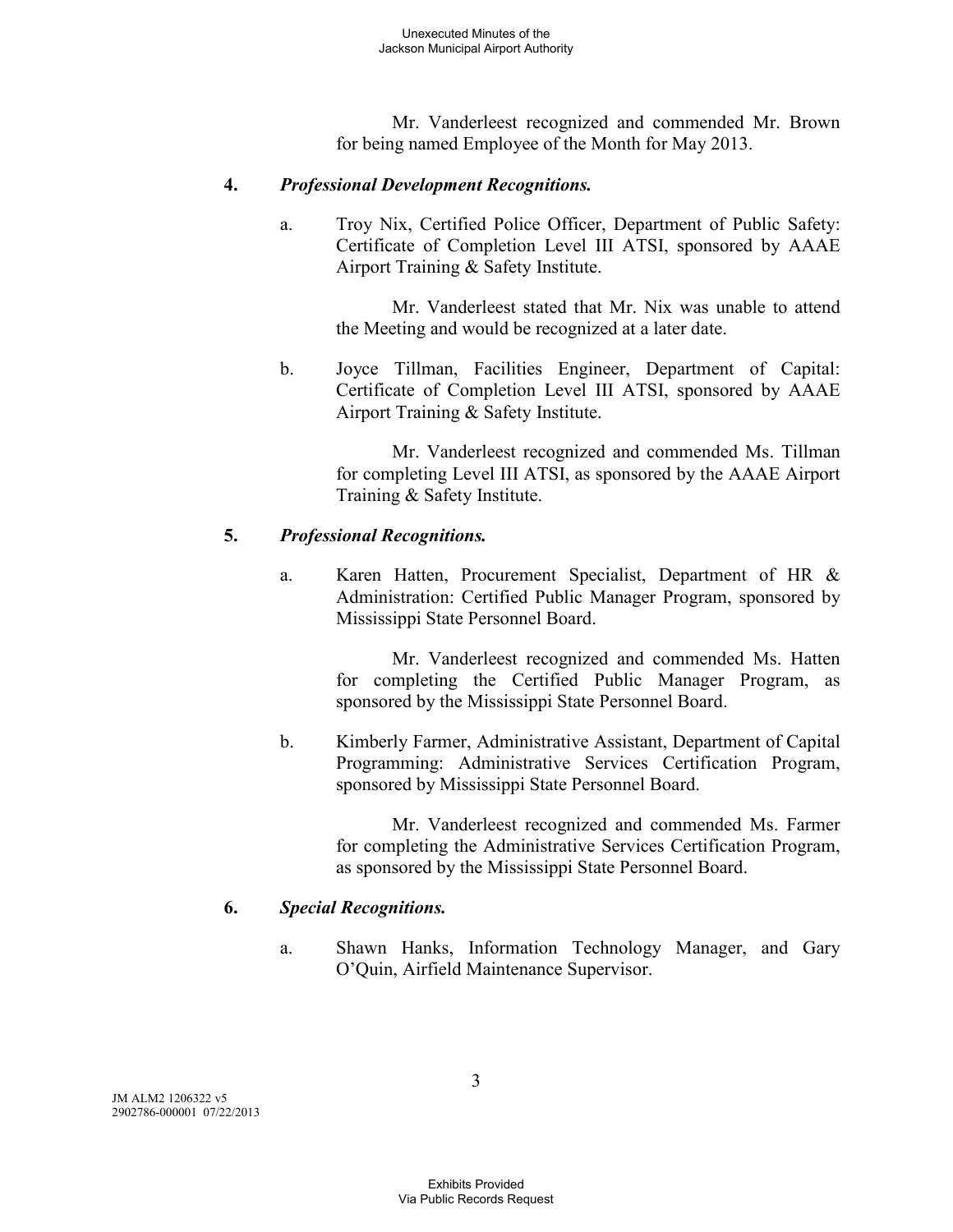Mr. Vanderleest recognized and commended Mr. Hanks and Mr. O'Quin in connection with their admirable response to security server problems.

### **B. Attorney.**

Mr. Wagner advised the Board of the agreement reached by Hatch Mott MacDonald Florida, LLC and Integrated Management Services, P.A. to mediate their dispute regarding the survey problem in connection with Phase II of the project to rehabilitate the East Runway at JAN. By agreement, JMAA's pending arbitration claims against Hatch Mott MacDonald Florida, LLC will be stayed until after the mediation, which is scheduled to occur on or before August 31, 2013. Hatch Mott MacDonald Florida, LLC and Integrated Management Service, P.A. requested that JMAA participate in the mediation. Mr. Wagner advised the Board that he would inform the Board of further developments in this matter.

# **V. ACTION ITEMS.**

# **A. Financial Matters.**

# **1.** *Financial Reports for May 2013:*

- a. Balance Sheet: Accept.
- b. Income Statement: Accept.
- c. Claims Docket for May 2013: Approve.

Mr. Vanderleest directed the Board's attention to the above referenced financial reports for May 2013, and the Claims Docket for May 2013, all of which were included in the Packet.

After discussion, upon motion duly made by Commissioner Stewart, seconded by Commissioner Irvin, and unanimously approved by the affirmative votes of all Commissioners present, the Board adopted the following resolution.

# **RESOLUTION ACCEPTING FINANCIAL REPORTS FOR MAY 2013 AND APPROVING AND AUTHORIZING PAYMENT OF CLAIMS DOCKET FOR MAY 2013**

**WHEREAS**, the Board of Commissioners (the "Board") of the Jackson Municipal Airport Authority (the "Authority") has reviewed and considered (i) the Balance Sheet and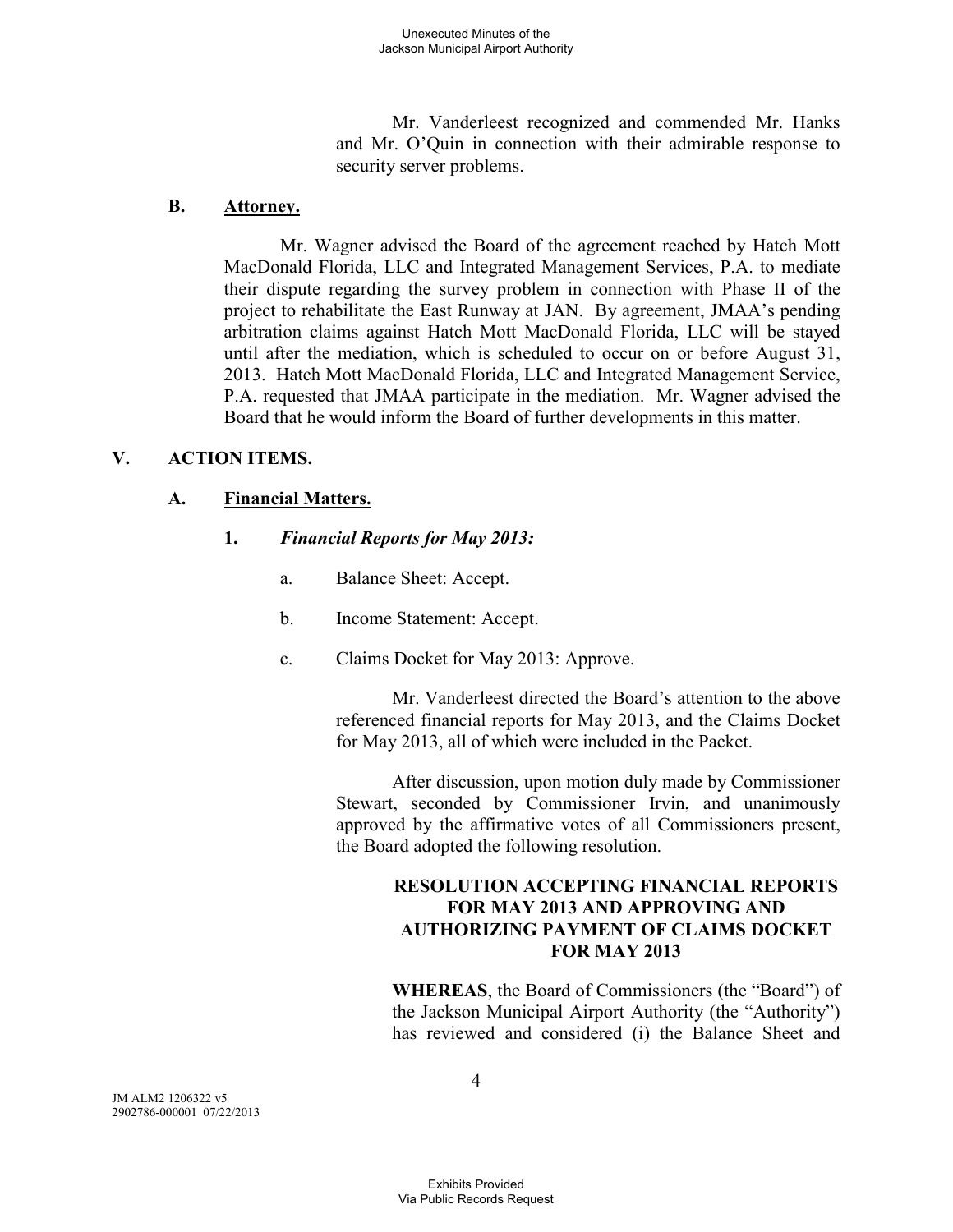Income Statement for the Authority for the month and period ending May 31, 2013 (the "Financial Reports") and (ii) the Claims Docket for the Authority for the month of May 2013 (the "Claims"), both the Financial Reports and the Claims being (i) included in the packet distributed to the Board prior to the June 24, 2013, Regular Monthly Meeting of the Board, and (ii) incorporated herein by reference;

**NOW, THEREFORE, BE IT RESOLVED**, the Board hereby (i) accepts the Financial Reports and (ii) approves and authorizes payment of the Claims in the total amount of \$1,402,786.29.

### **B. Service Agreements.**

### **1.** *JMAA Contract No. 372, East Metro Corridor Site Development, JAN: Authorize Agreements.*

Mr. Vanderleest directed the Board's attention to the memorandum in the Packet which described this matter, and discussed this matter with the Board.

After discussion, upon motion duly made by Commissioner Irvin, seconded by Commissioner Stewart, and unanimously approved by the affirmative votes of all Commissioners present, the Board adopted the following resolution.

### **RESOLUTION APPROVING AND AUTHORIZING AGREEMENTS FOR ENGINEERING AND APPRAISAL SERVICES IN CONNECTION WITH EAST METRO CORRIDOR SITE DEVELOPMENT**

**WHEREAS**, construction of Phase I of the East Metro Corridor (the "EMC") along the east side of Jackson-Medgar Wiley Evers International Airport ("JAN") has been completed; and

**WHEREAS**, in anticipation of receiving interest in leasing property along the EMC, the staff of the Jackson Municipal Airport Authority (the "Authority") has recommended that the Board of Commissioners (the "Board") of the Authority approve and authorize negotiation and execution of agreements with (i) Waggoner Engineering, Inc. ("WEI"), whereby WEI would provide conceptual design engineering services at a cost not to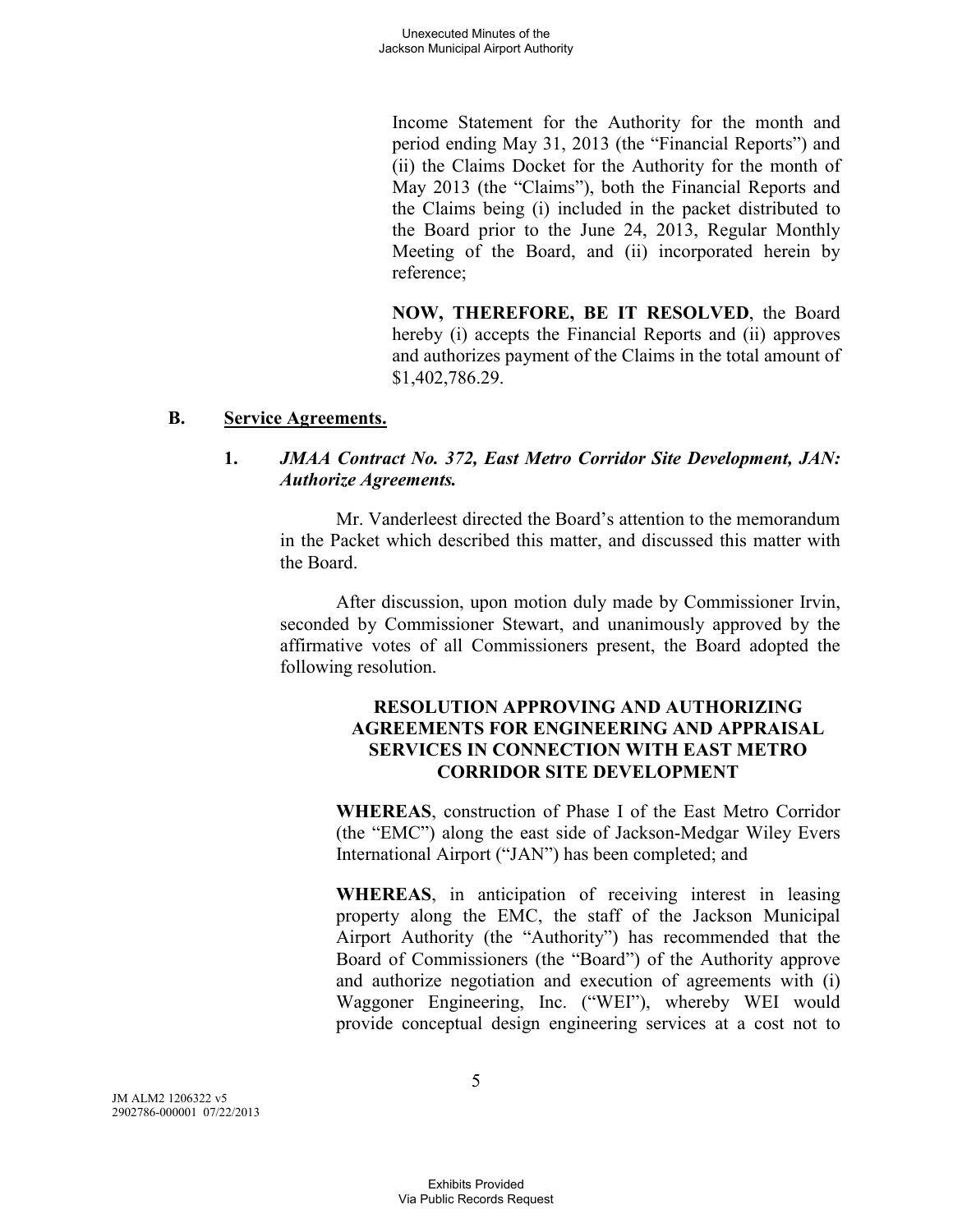exceed \$12,000 (the "WEI Agreement"); and (ii) a professional land appraiser to establish fair market rental value for the land as required by the Federal Aviation Administration, at a cost not to exceed \$10,000 (the "Appraisal Agreement"), all as more particularly described in that certain memorandum dated June 17, 2013, (x) included in the packet distributed to the Board prior to the June 24, 2013, Regular Monthly Meeting of the Board, and (y) incorporated herein by reference (the "Memorandum"); and

**WHEREAS**, the Board has reviewed the Memorandum and considered the recommendation of the staff of the Authority;

**NOW, THEREFORE, BE IT RESOLVED**, the Board hereby determines that it would be in the best interests of and in furtherance of the duties and responsibilities of the Authority to, and the Board hereby does, approve and authorize negotiation and execution of the WEI Agreement and the Appraisal Agreement, both the WEI Agreement and Appraisal Agreement to be in such form and to contain such terms and conditions consistent with the Memorandum and the foregoing as may be deemed appropriate by the Chief Executive Officer of the Authority, as evidenced by his execution thereof.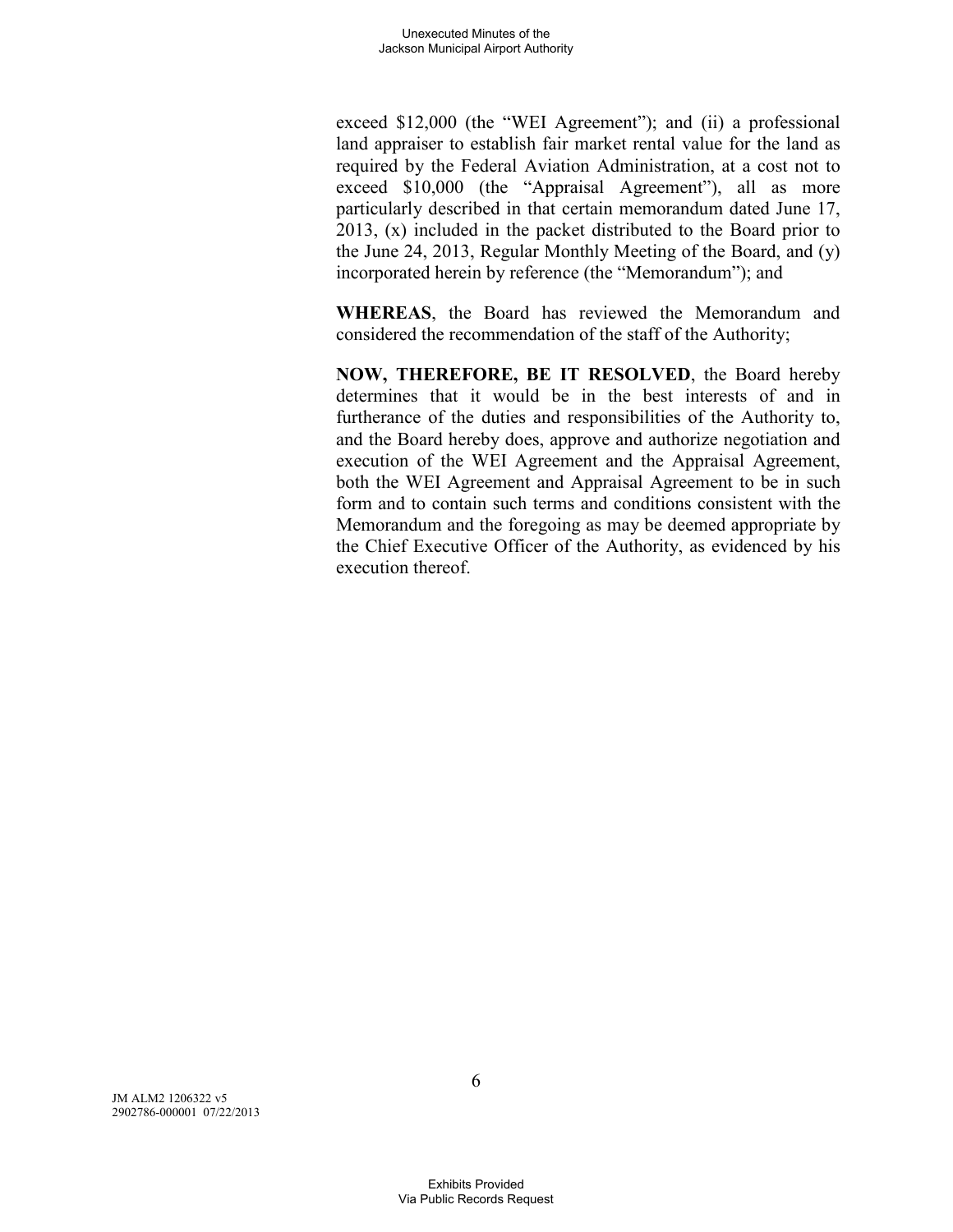### **C. Construction Projects.**

- **1.** *JMAA Project No. 011-13, Roadway Directional Signage Improvements, JAN: Authorize Agreement (PIA Solutions, LLC).*
- **2.** *JMAA Contract No. 011-11-086, Power Resources Evaluation and Improvement, JAN: Approve Change Order No. 2 (Webster Electric Co., Inc.).*
- **3.** *JMAA Contract No. 011-11-339, Power Resources Evaluation and Improvement, JAN: Authorize Agreement (Advanced Environmental Consultants, Inc.).*
- **4.** *JMAA Project No. 014-11, Airport Security and Access Control Systems Improvements; Premises Distribution System: Award Contract (Webster Electric Co., Inc.).*
- **5.** *JMAA Project No. 008-12, Runway 16/34 Pavement Assessment and Overlay, HKS: Authorize Amendment (Aviation Group of Mississippi, LLC).*
- **6.** *JMAA Contract No. 009-12-042, East Parallel Runway 16L/34R Pavement Rehabilitation, Phase II, JAN: Approve Change Order No. 2 (APAC-Mississippi, Inc.).*
- **7.** *JMAA Project No. 021-12, Reconstruction of Former Catering Space and Delta Airlines Flight Operations Area, JAN: Award Contract (Major Associates, Inc.).*
- **8.** *JMAA Project No. 025-12, Federal Aviation Administration Building, Airports District Office, Drainage and Stabilization, JAN: Authorize Agreement (Canizaro Cawthon Davis, PA).*

Mr. Vanderleest directed the Board's attention to the memoranda in the Packet which described these matters, and discussed these matters with the Board.

### **9.** *JMAA Project No. 014-11, Access Control System Head End Replacement Emergency Procurement (TBD).*

Mr. Vanderleest distributed a memorandum to the Board which described this matter, and discussed this matter with the Board. A copy of this memorandum is attached as an exhibit to the minutes of the Meeting.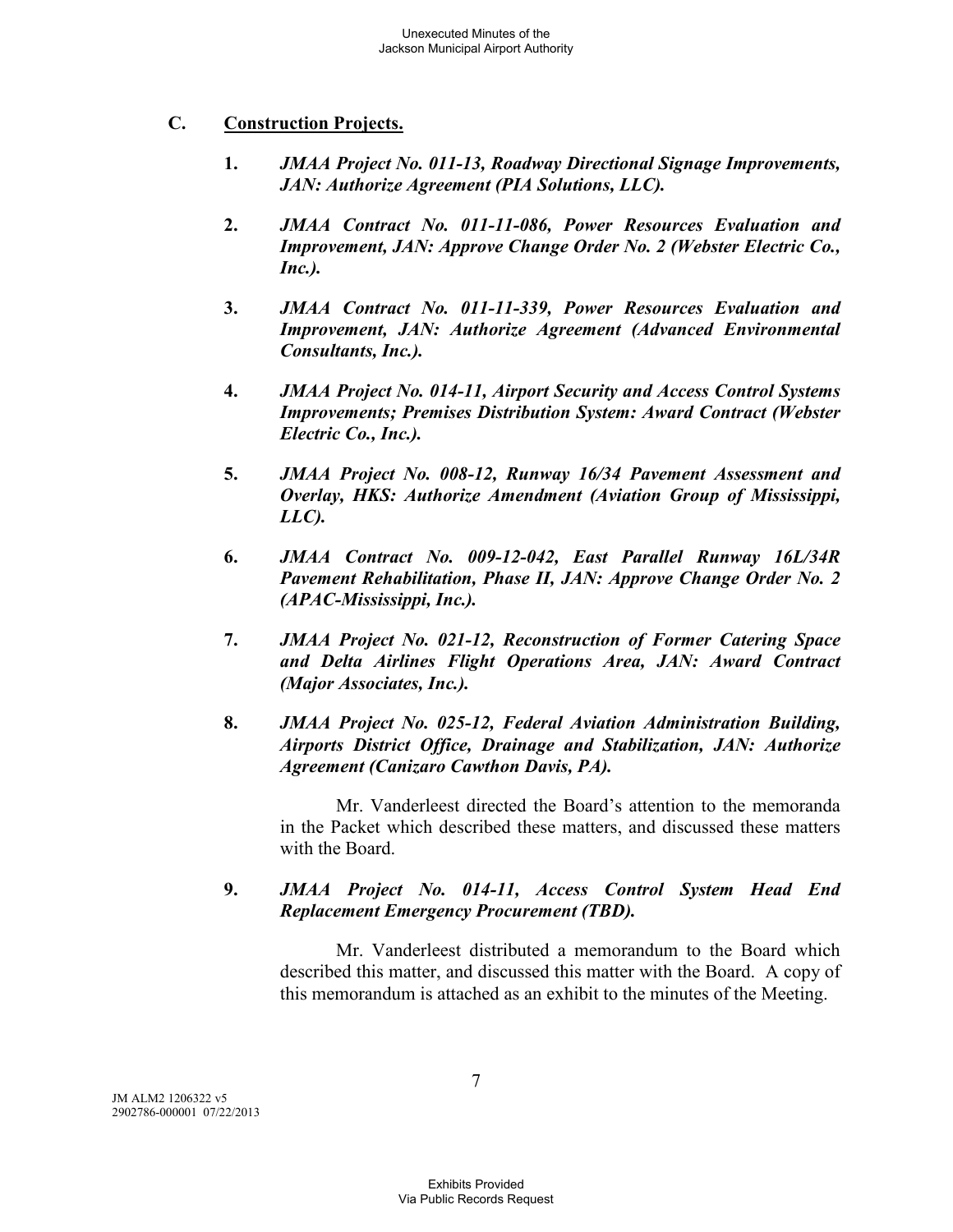After discussion, upon motion duly made by Commissioner Stewart, seconded by Commissioner Glover, and unanimously approved by the affirmative votes of all Commissioners present, the Board adopted the following resolution.

### **RESOLUTION APPROVING AND AUTHORIZING CERTAIN ACTIONS WITH RESPECT TO CERTAIN CONSTRUCTION PROJECTS**

**WHEREAS**, the staff of the Jackson Municipal Airport Authority (the "Authority") has recommended that the Board of Commissioners (the "Board") of the Authority approve and authorize certain actions with respect to certain construction projects identified below, all as more particularly described in certain memoranda (i) included in the packet distributed to the Board prior to or at the June 24, 2013, Regular Monthly Meeting of the Board, and (ii) incorporated herein by reference (separately, each a "Memorandum;" collectively, the "Memoranda"); and

**WHEREAS**, the Board has reviewed the Memoranda and considered the recommendations therein by the staff of the Authority;

**NOW, THEREFORE, BE IT RESOLVED**, the Board hereby determines that it would be in the best interests of and in furtherance of the duties and responsibilities of the Authority to, and the Board hereby does, take the following actions:

1. The Board approves and authorizes negotiation and execution of a professional services agreement with PIA Solutions, LLC ("PIA"), pursuant to which PIA will provide design, construction review and administrative services in support of upgrading the existing roadway signs that direct traffic in and around the terminal building and grounds of Jackson-Medgar Wiley Evers International Airport ("JAN") (JMAA Project No. 011-13), with fees and expenses not to exceed \$45,000 (the "PIA Agreement"), the PIA Agreement to be in such form and to contain such terms and conditions consistent with the Memorandum dated June 12, 2013, which describes this matter, as may be deemed appropriate by the Chief Executive Officer of the Authority (the "CEO"), as evidenced by his execution thereof.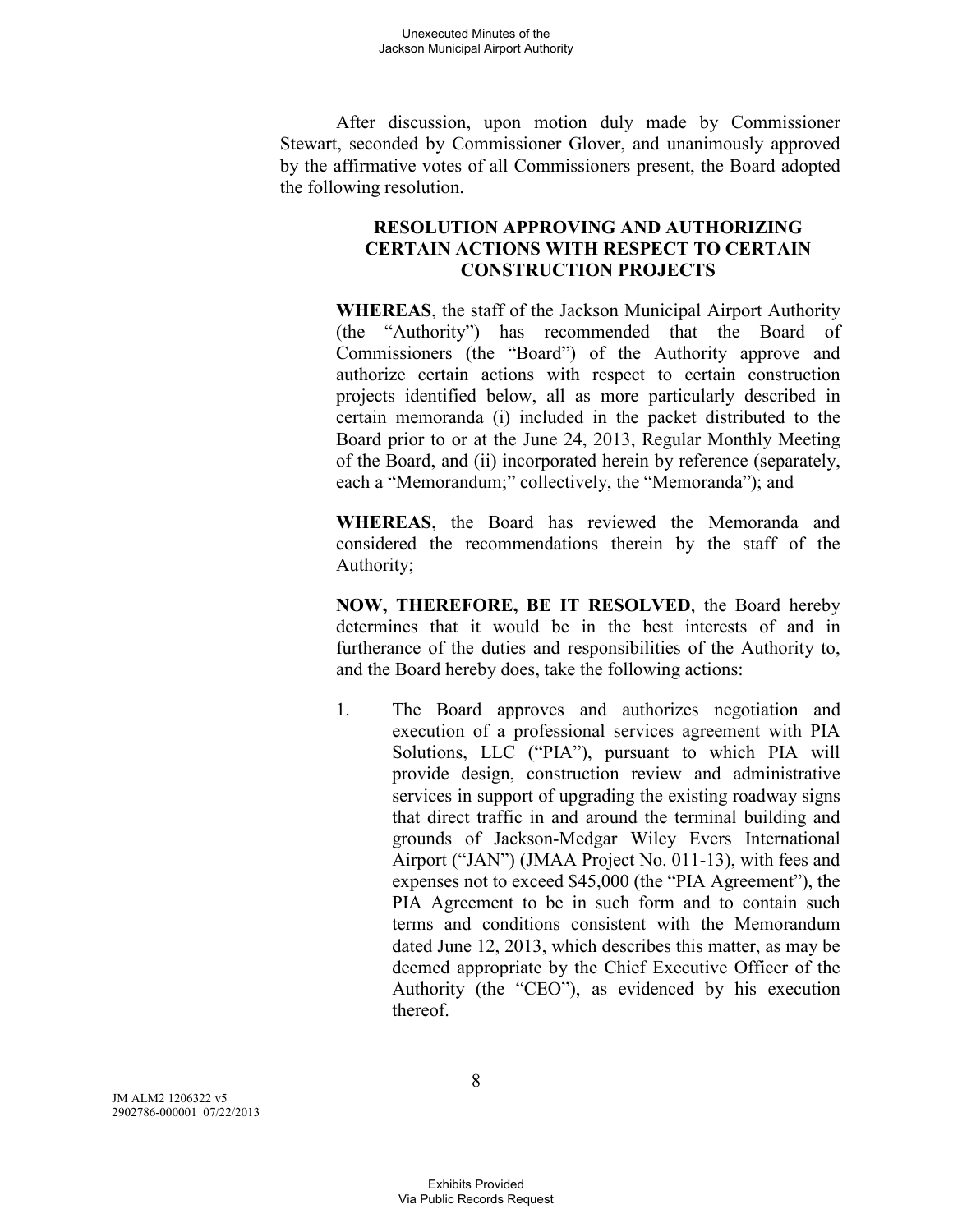- 2. The Board approves and authorizes (i) execution and accomplishment of Change Order No. 2 to Contract No. 011-11-086 with Webster Electric Co., Inc. in connection with Project No. 011-11, Power Resources Evaluation and Improvement at JAN, as more particularly described in the Memorandum dated June 11, 2013, which describes this matter, and (ii) an increase in the project budget of \$38,075 for a new budget of \$4,794,115, as set forth in the Memorandum.
- 3. The Board approves and authorizes (i) negotiation and execution of an addendum to the existing professional services agreement between the Authority and Advance Environmental Consultants, Inc. ("AEC"), whereby AEC will perform a field inspection and laboratory testing of existing roofing materials in support of the demolition of the existing roof and construction of a new roof for the lighting vault at JAN (JMAA Project No. 011-11), with fees for such services not to exceed \$1,500 (the "AEC Addendum"), as more particularly described in the Memorandum dated June 15, 2013, which describes this matter, the AEC Addendum to contain such terms and conditions consistent with the Memorandum as may be deemed appropriate by the CEO, as evidenced by his execution thereof; and (ii) an increase to the total project budget by \$1,500, as set forth in the Memorandum.
- 4. The Board hereby (i) accepts the bid of Webster Electric Co., Inc. ("Webster") in the amount of \$4,471,500 as the lowest and best bid for JMAA Project No. 014-11 Phase I, Airport Security and Access Control Systems Improvements; Premises Distribution System at JAN (the "ACS/PDS Project") and awards the contract for the ACS/PDS Project to Webster; and (ii) authorizes and directs the staff of the Authority to negotiate and execute an appropriate agreement with Webster to accomplish the ACS/PDS Project (the "Webster Agreement"), all as more particularly described in the Memorandum dated June 15, 2013, which describes this matter, the Webster Agreement to be in such form and to contain such terms and conditions consistent with the ACS/PDS Project and the Memorandum, as may be deemed appropriate by the CEO, as evidenced by his execution thereof.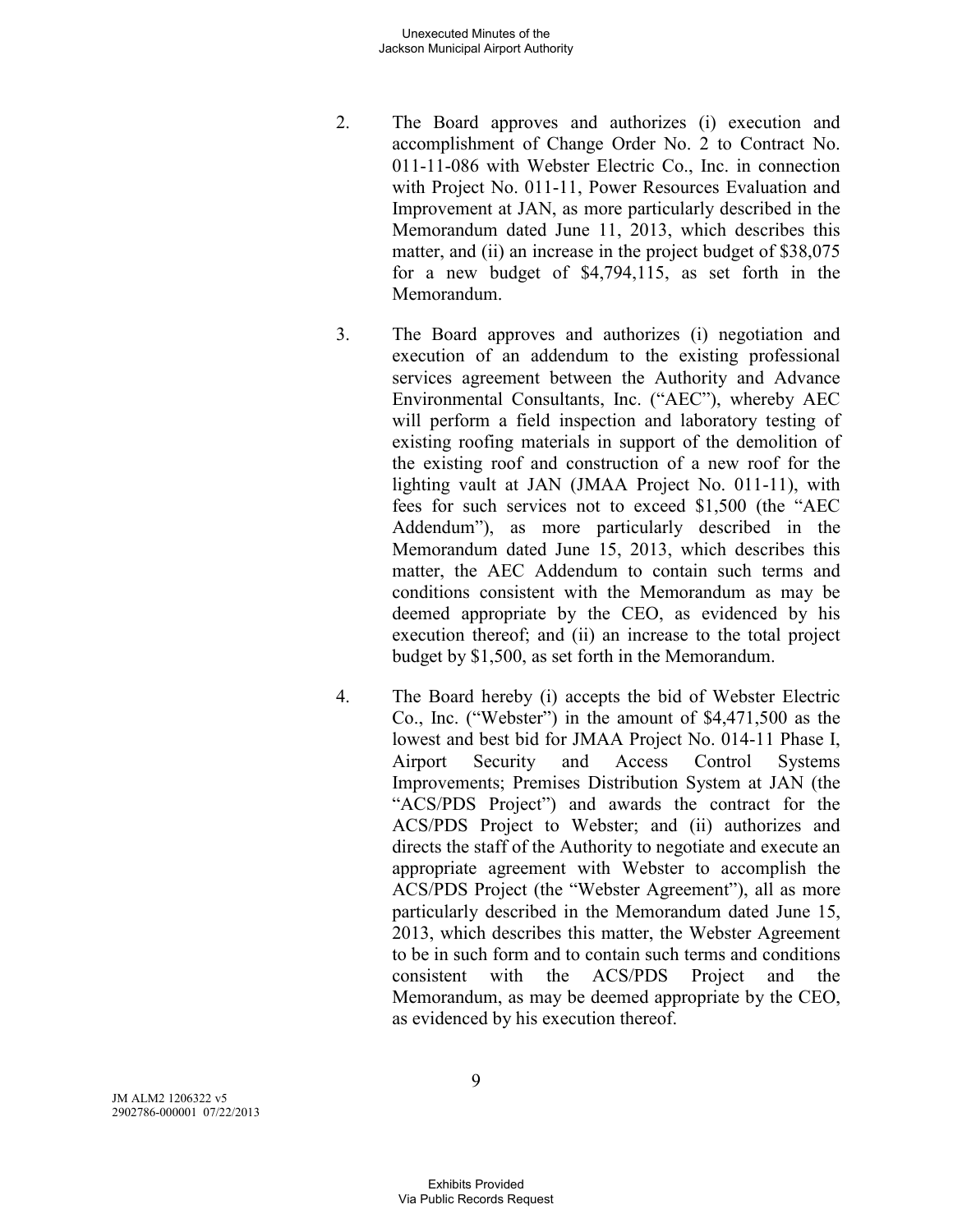- 5. The Board approves and authorizes (i) negotiation and execution of an amendment to the existing professional services agreement between the Authority and Aviation Group of Mississippi, LLC ("AGM"), whereby AGM will provide additional services in relation to the assessment and design of improvements to Runway 16/34 at Hawkins Field (JMAA Project No. 008-12), with fees for such additional services not to exceed \$32,000 (the "AGM Amendment"), as more particularly described in the Memorandum dated May 29, 2013, which describes this matter, the AGM Amendment to contain such terms and conditions consistent with the Memorandum as may be deemed appropriate by the CEO, as evidenced by his execution thereof; and (ii) an increase in the budget of \$32,000 for a new total project budget of \$587,420, as set forth in the Memorandum.
- 6. The Board approves and authorizes execution and accomplishment of Change Order No. 2 to Contract No. 009-12-042 with APAC-Mississippi, Inc. in connection with Project No. 009-12, East Parallel Runway 16L/34R Pavement Rehabilitation, Phase II at JAN, as more particularly described in the Memorandum dated June 11, 2012, which describes this matter.
- 7. The Board hereby (i) accepts the bid of Major Associates, Inc. ("Major") in the amount of \$380,000 as the lowest and best bid for JMAA Project No. 021-12, Reconstruction of Former Catering Space and Delta Airlines Flight Operations Areas at JAN ("Project No. 021-12") and awards the contract for Project No. 021-12 to Major; and (ii) authorizes and directs the staff of the Authority to negotiate and execute an appropriate agreement with Major to accomplish Project No. 021-12 (the "Major Agreement"), all as more particularly described in the Memorandum dated June 14, 2013, which describes this matter, the Major Agreement to be in such form and to contain such terms and conditions consistent with Project No. 021-12 and the Memorandum, as may be deemed appropriate by the CEO, as evidenced by his execution thereof.
- 8. The Board (i) approves and authorizes negotiation and execution of an amendment to the existing professional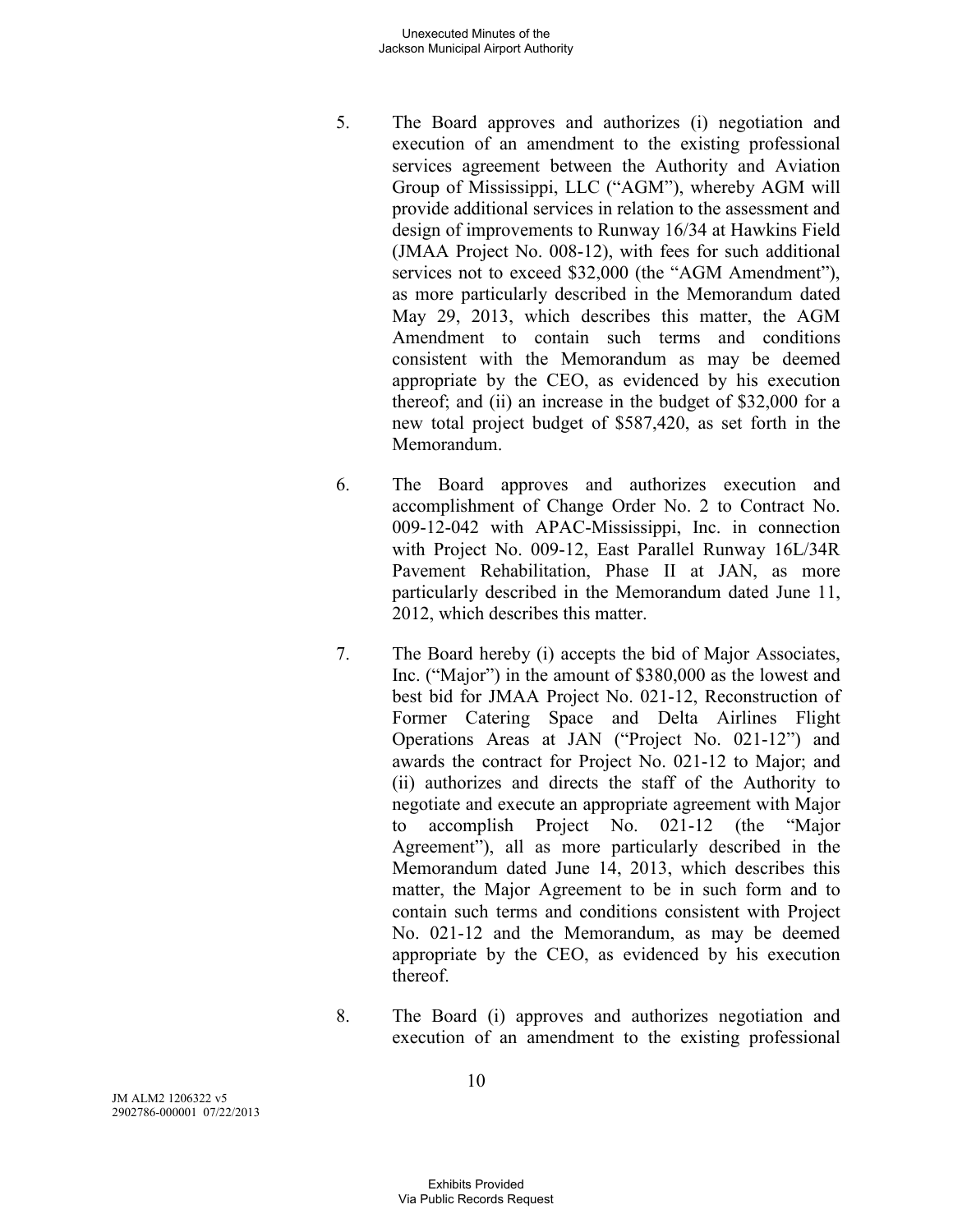services agreement between the Authority and Canizaro Cawthon Davis ("CCD"), whereby CCD will provide assessment, recommendations and construction oversight services relating to repairs at the Federal Aviation Administration Building at JAN (JMAA Project No. 025- 12), with fees for such services not to exceed \$29,481.28 (the "CCD Amendment"), as more particularly described in the Memorandum dated June 11, 2013, which describes this matter, the CCD Amendment to contain such terms and conditions consistent with the Memorandum as may be deemed appropriate by the CEO, as evidenced by his execution thereof; (ii) approves and authorizes publication of an advertisement for bids for construction of Project No. 025-12; and, (iii) authorizes an increase in the budget for Project No. 025-12 to budget \$829,901.28, as set forth in the Memorandum.

9. The Board approves and authorizes (i) purchase of a Honeywell Pro-Watch AP Access Control System to replace the failed Monitor Dynamics, Inc. access control system currently in place at JAN for a fixed price not to exceed \$399,500 (the "ACS System"), the purchase of the ACS System to be handled as an emergency repair under the provisions of  $\S 31-7-13(k)$  of the Miss. Code of 1972, all as more particularly described in the Memorandum dated June 24, 2013, which describes this matter; and (ii) authorizes and accepts an increase of \$40,000 to the budget for JMAA Project No. 014-11, Airport Security and Access Control Systems Improvements; Premises Distribution System, as set forth in the Memorandum.

# **D. Procurements.**

# **1.** *JMAA Project No. 012-13, Airfield Directional Signs LED Retrofit.*

Mr. Vanderleest directed the Board's attention to the memorandum in the Packet which described this matter, and discussed this matter with the Board.

After discussion, upon motion duly made by Commissioner Irvin, seconded by Commissioner Stewart, and unanimously approved by the affirmative votes of all Commissioners present, the Board adopted the following resolution.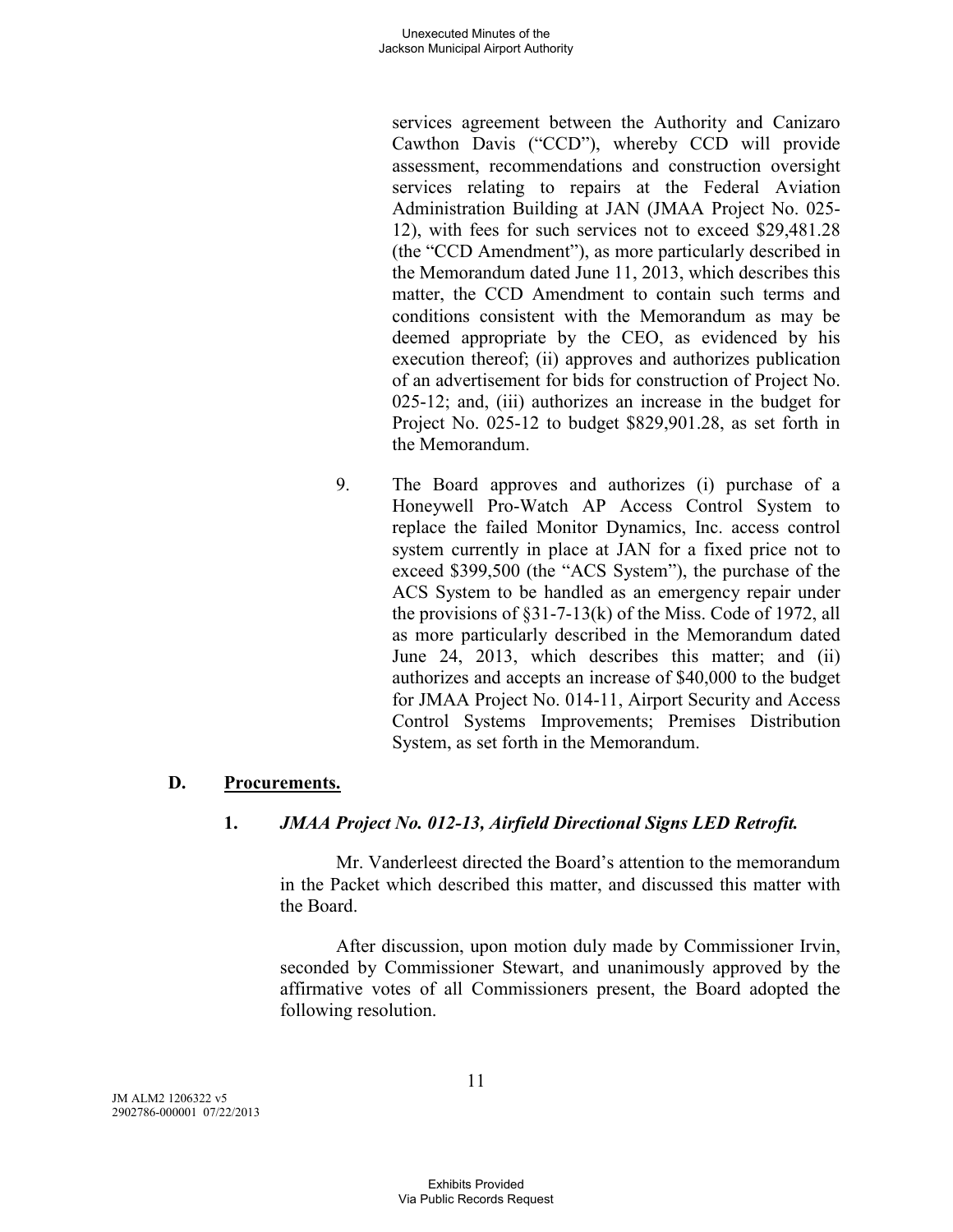# **RESOLUTION APPROVING AND AUTHORIZING PURCHASE OF LED RETROFIT KITS FOR AIRFIELD DIRECTIONAL SIGNS AT JACKSON-MEDGAR WILEY EVERS INTERNATIONAL AIRPORT**

**WHEREAS**, the Federal Aviation Administration has issued Advisory Circular 150/5345-44J ("A/C 150/5345-44J") concerning the installation of LED lighting systems retrofit kits for airfield directional signs; and

**WHEREAS**, the staff of the Jackson Municipal Airport Authority (the "Authority") has recommended that the Board of Commissioners (the "Board") of the Authority approve and authorize the purchase of 118 LED retrofit kits for the airfield directional signs at Jackson-Medgar Wiley Evers International Airport (the "Signage Kits") from Standard Signs, Inc. ("Standard") for a cost not to exceed \$137,134, as more particularly described in that certain memorandum dated June 15, 2013, (i) included in the packet distributed to the Board prior to the June 24, 2013, Regular Monthly Meeting of the Board, and (ii) incorporated herein by reference (the "Memorandum"); and

**WHEREAS**, the Board has reviewed the Memorandum and has considered the recommendations therein by the staff of the Authority;

**NOW, THEREFORE, BE IT RESOLVED**, the Board hereby determines that it would be in the best interests of and in furtherance of the duties and responsibilities of the Authority to, and the Board hereby does, approve and authorize the purchase of the Signage Kits from Standard at a cost not to exceed \$137,134, in compliance with A/C 150/5345-44J.

### **E. Grants.**

There was no discussion or action regarding grants at the Meeting.

# **F. Other Matters.**

### **1.** *Travel Card Program.*

Mr. Vanderleest directed the Board's attention to the memorandum in the Packet which described this matter, and discussed this matter with the Board.

JM ALM2 1206322 v5 2902786-000001 07/22/2013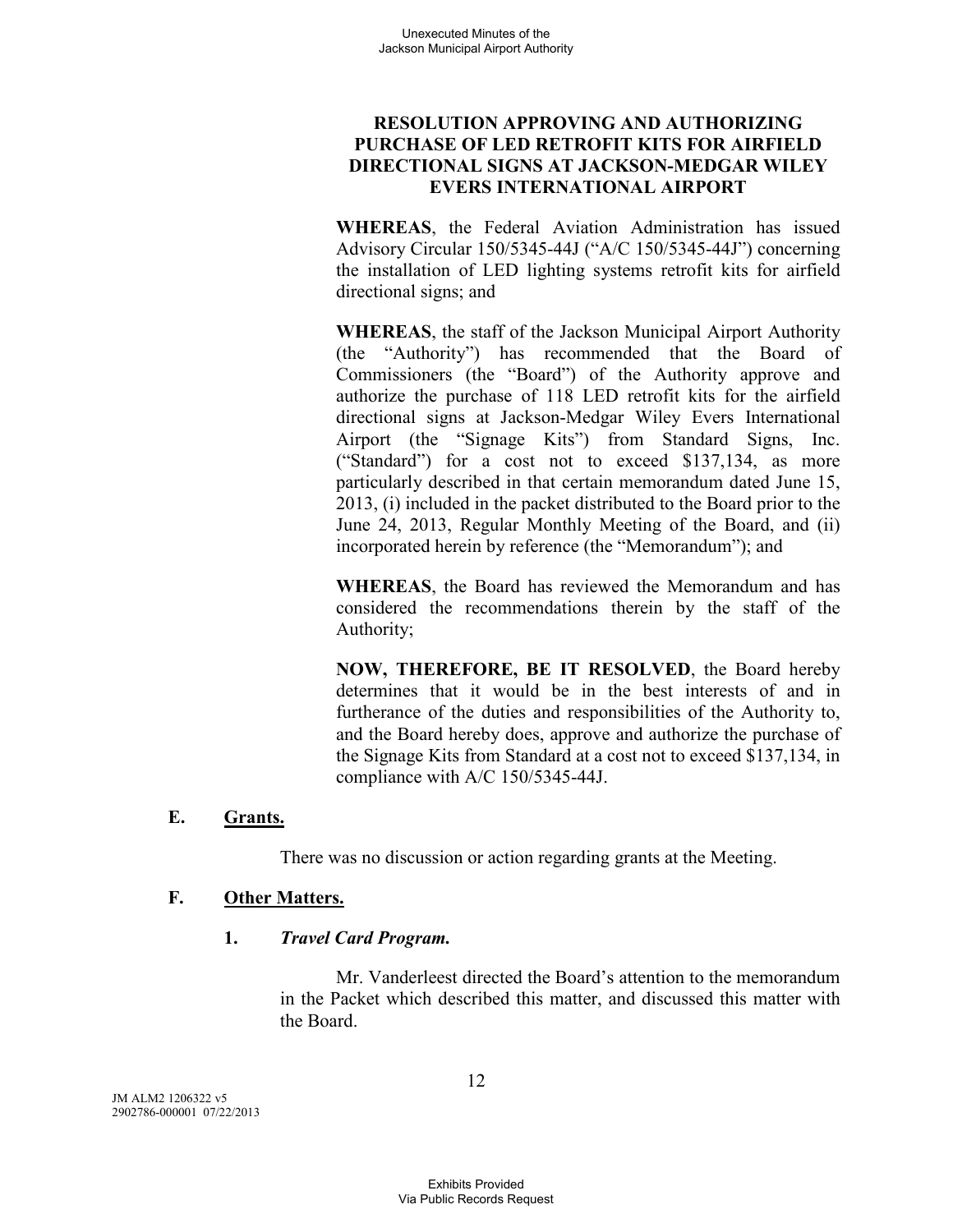After discussion, upon motion duly made by Commissioner Stewart, seconded by Commissioner Irvin, and unanimously approved by the affirmative votes of all Commissioners present, the Board adopted the following resolution.

### **RESOLUTION APPROVING AND AUTHORIZING PARTICIPATION IN THE MISSISSIPPI DEPARTMENT OF FINANCE AND ADMINISTRATION GOVERNING AUTHORITIES TRAVEL CARD PROGRAM**

**WHEREAS**, the Mississippi Department of Finance and Administration ("DFA") has implemented a Travel Card Program for "Governing Authorities" administered by UMB Bank, which may be used for purchases of certain business travel related expenses (the "GATC Program"); and

**WHEREAS**, the staff of the Jackson Municipal Airport Authority (the "Authority") has recommended that the Board of Commissioners (the "Board") of the Authority approve and authorize (i) participation by the Authority in the GATC Program and (ii) negotiation and execution of any account agreement or other agreements necessary to effect the Authority's participation in the GATC Program (the "GATC Agreements"), all as more particularly described in that certain memorandum dated June 10, 2013, (i) included in the packet distributed to the Board prior to the June 24, 2013, Regular Monthly Meeting of the Board, and (ii) incorporated herein by reference (the "Memorandum"); and

**WHEREAS**, the Board has reviewed the Memorandum and considered the recommendation by the staff of the Authority;

**NOW**, **THEREFORE, BE IT RESOLVED**, the Board hereby determines that it would be in the best interests of and in furtherance of the duties and responsibilities of the Authority to, and the Board hereby does, (i) approve and authorize participation by the Authority in the GATC Program; (ii) approves and authorizes accomplishment of the GATC Agreements, the GATC Agreements to be in such form and to contain such terms and conditions consistent with the Memorandum, as may be deemed appropriate by the Chief Executive Officer of the Authority, as evidenced by his execution thereof.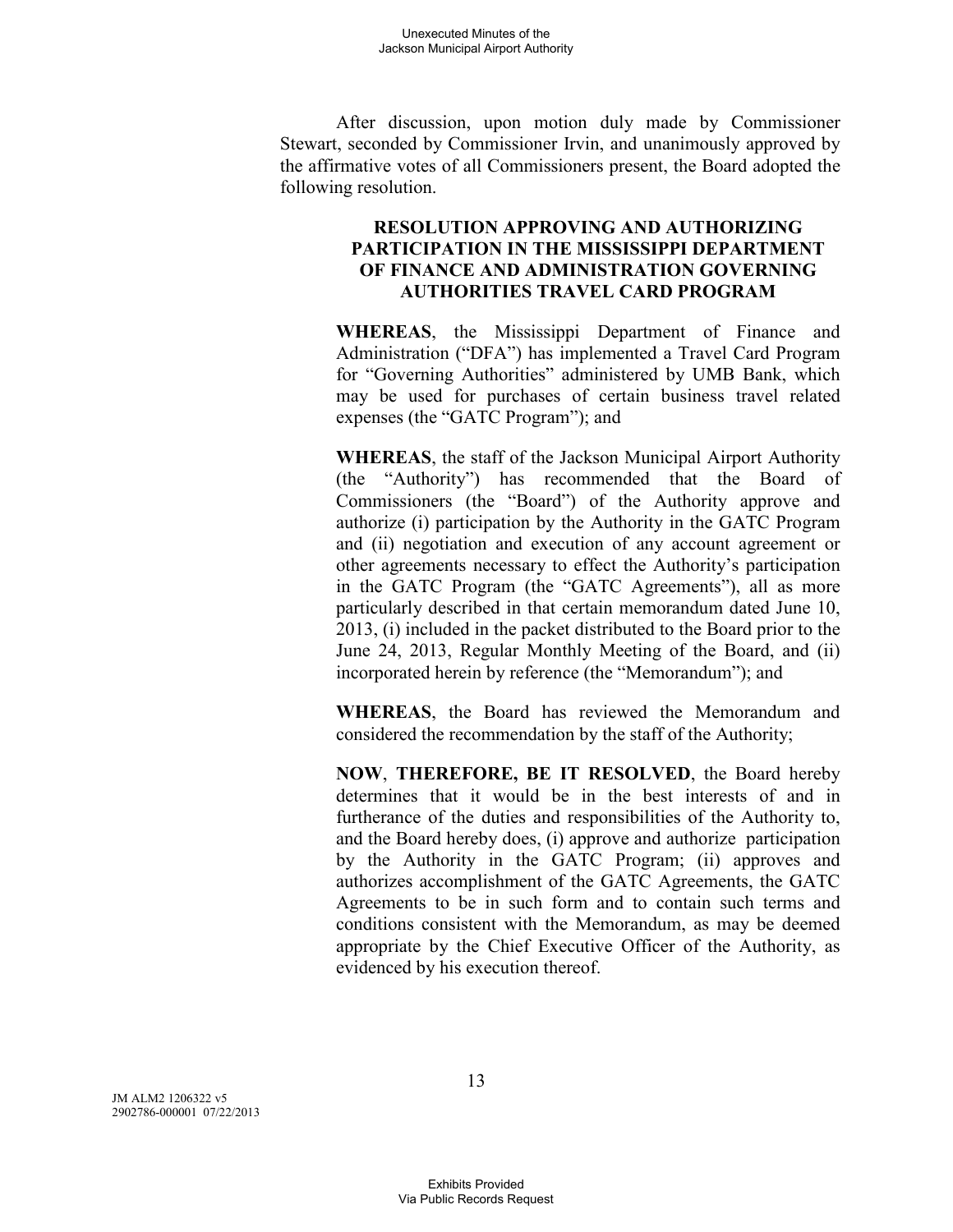### **2.** *Intergovernmental Sale of Surplus Vehicles.*

Mr. Vanderleest directed the Board's attention to the memorandum in the Packet which described this matter, and discussed this matter with the Board.

After discussion, upon motion duly made by Commissioner Stewart, seconded by Commissioner Irvin, and unanimously approved by the affirmative votes of all Commissioners present, the Board adopted the following resolution.

# **RESOLUTION DECLARING VEHICLES AS SURPLUS AND AUTHORIZING TRANSFER OF VEHICLES TO THE RANKIN COUNTY SHERIFF'S OFFICE**

**WHEREAS**, the staff of the Jackson Municipal Airport Authority (the "Authority") has advised the Board of Commissioners (the "Board") of the Authority that certain vehicles currently in the Authority's inventory are no longer needed by the Authority for the conduct of its business and should be declared surplus (the "Surplus Vehicles"), the Surplus Vehicles being identified in and more particularly described in that certain memorandum dated June 15, 2012, (i) included in the packet distributed to the Board prior to the June 24, 2013, Regular Monthly Meeting of the Board, and (ii) incorporated herein by reference (the "Memorandum"); and

**WHEREAS**, the staff of the Authority has further advised the Board that the Rankin County, Mississippi Sheriff's Office (the "RSO"), has expressed a need for the Surplus Vehicles and a willingness to pay a nominal amount to the Authority for the Surplus Vehicles, as set out in the Memorandum; and

**WHEREAS**, the Board has reviewed the Memorandum and considered the recommendation by the staff of the Authority;

**NOW**, **THEREFORE, BE IT RESOLVED**, the Board hereby finds and determines that (i) the Surplus Vehicles are surplus and no longer needed for Authority purposes and are not to be used in the Authority's operations; (ii) the RSO has expressed a need and use for the Surplus Vehicles, as set out in the Memorandum; and (iii) the sale of the Surplus Vehicles to the RSO for a nominal amount will promote and foster the development and improvement of the Authority, the community in which it is located, and the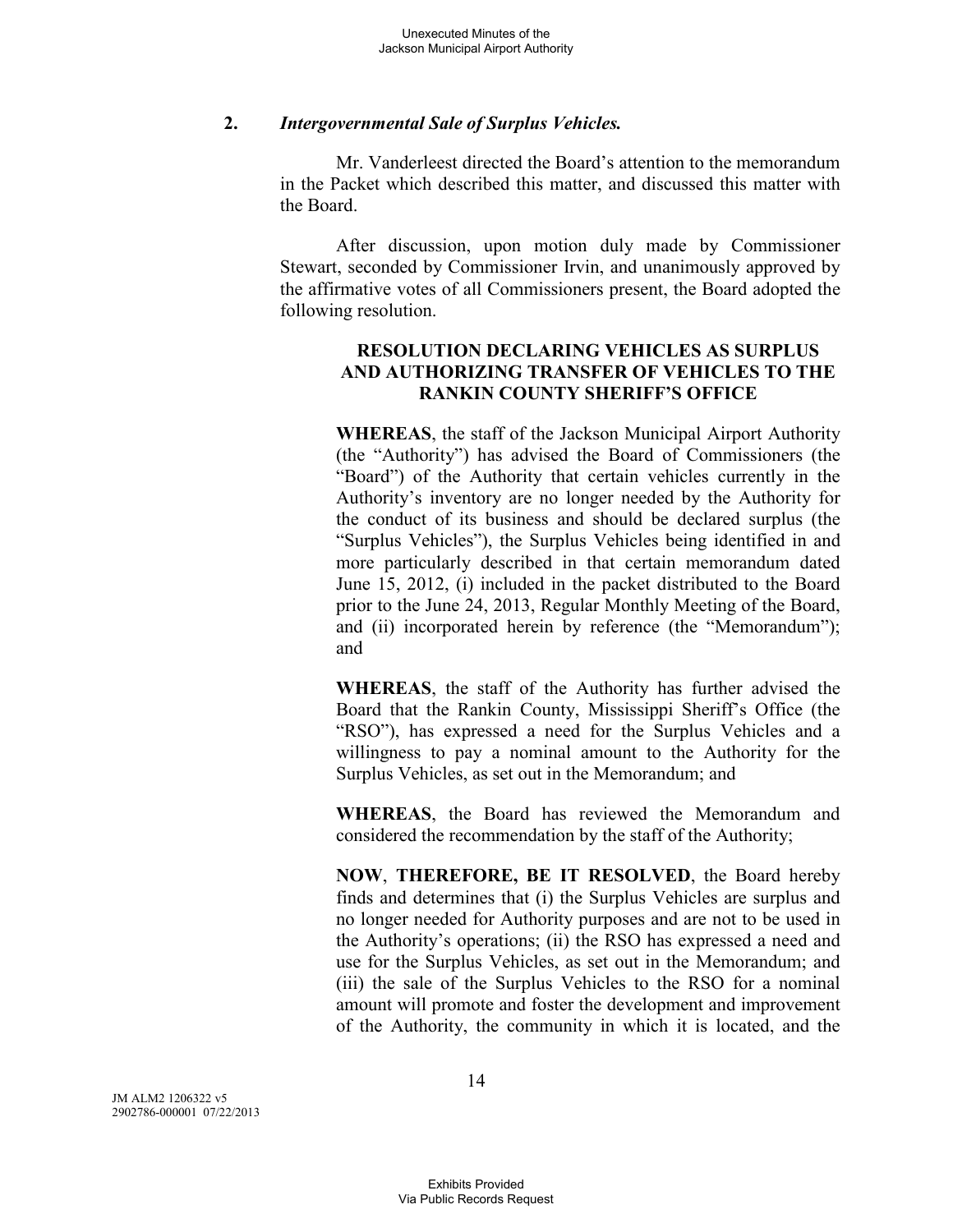civic, social, educational, cultural, moral, economic or industrial welfare thereof; and

**RESOLVED, FURTHER**, the Board hereby approves and authorizes the sale of the Surplus Vehicles to the RSO for \$1.00 each, as described in the Memorandum, subject to proper documentation in accordance with applicable law.

### **3.** *Authorize Disposal of Lost or Abandoned Property.*

Mr. Vanderleest directed the Board's attention to the memorandum in the Packet which described this matter, and discussed this matter with the Board.

After discussion, upon motion duly made by Commissioner Stewart, seconded by Commissioner Irvin, and unanimously approved by the affirmative votes of all Commissioners present, the Board adopted the following resolution.

# **RESOLUTION APPROVING AND AUTHORIZING DISPOSAL OF LOST OR ABANDONED PROPERTY**

**WHEREAS**, the staff of the Jackson Municipal Airport Authority (the "Authority") has recommended, in accordance with the Authority's Lost or Abandoned Property Policy, that the Board of Commissioners (the "Board") of the Authority approve and authorize (i) publication of a public notice (the "Notice") listing the types of property recovered at Jackson-Medgar Wiley Evers International Airport and held for over one calendar year (the "Abandoned Property"); and (ii) donation of all Abandoned Property not claimed within thirty calendar days of publication of the Notice to the Salvation Army, all as more particularly described in that certain memorandum dated June 5, 2013, (i) included in the packet distributed to the Board prior to the June 24, 2013, Regular Monthly Meeting of the Board, and (ii) incorporated herein by reference (the "Memorandum"); and

**WHEREAS**, the Board has reviewed the Memorandum and considered the recommendation by the staff of the Authority;

**NOW**, **THEREFORE, BE IT RESOLVED**, the Board hereby determines that it would be in the best interests of and in furtherance of the duties and responsibilities of the Authority to, and the Board hereby does, approve and authorize (i) publication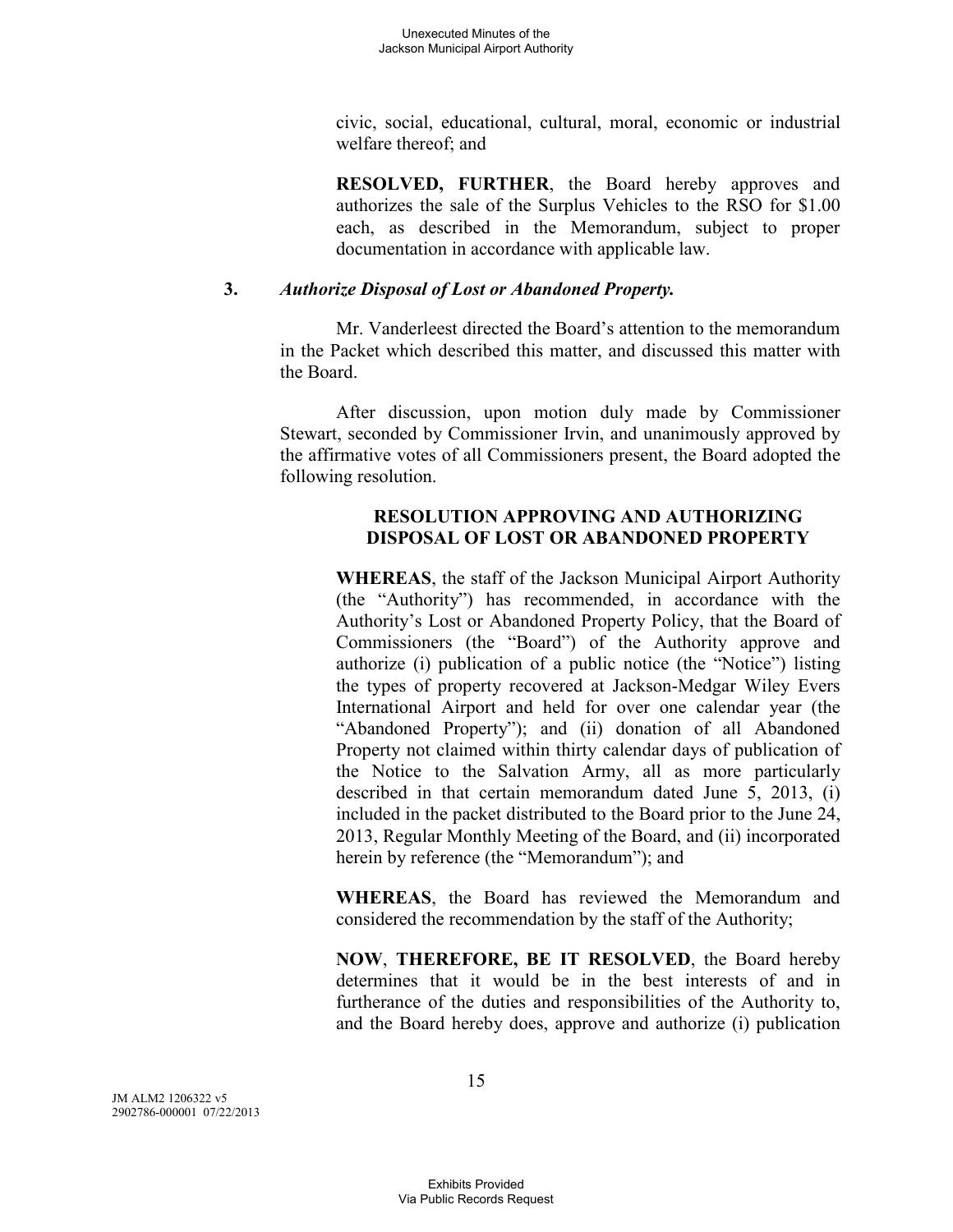of the Notice and (ii) donation of the Abandoned Property to the Salvation Army, all in accordance with the Authority's Lost or Abandoned Property Policy.

### **4.** *Policies and Procedures for Security Identification Badges.*

Mr. Vanderleest directed the Board's attention to the memorandum in the Packet which described this matter, and discussed this matter with the Board.

After discussion, upon motion duly made by Commissioner Stewart, seconded by Commissioner Irvin, and unanimously approved by the affirmative votes of all Commissioners present, the Board adopted the following resolution.

# **RESOLUTION ADOPTING POLICIES AND PROCEDURES FOR SECURITY IDENTIFICATION BADGES**

**WHEREAS**, the staff of the Jackson Municipal Airport Authority (the "Authority") has recommended that the Board of Commissioners (the "Board") of the Authority approve and adopt a certain Policies and Procedures for Security Identification Badges (the "Security Badge Policy"), which establishes policies and procedures on the application for and issuance of security identification badges for access to certain areas of Jackson-Medgar Wiley Evers International Airport, the form and substance of the Security Badge Policy to be substantially in the form (i) included in the packet distributed to the Board prior to the June 24, 2013, Regular Monthly Meeting of the Board, and (ii) incorporated herein by reference (the "New Security Badge Policy");

**NOW, THEREFORE, BE IT RESOLVED**, the Board hereby determines that it would be in the best interests of and in furtherance of the duties and responsibilities of the Authority to, and the Board hereby does, amend the Security Badge Policy by deleting the existing Security Badge Policy and adopting and approving, effective immediately, the New Security Badge Policy.

# **5.** *Early Issues.*

Mr. Vanderleest asked the Board to consider approval of certain Early Issue Claims in the amount of \$4,977.41. A copy of the Early Issue Claims is attached as an exhibit to the minutes of the Meeting.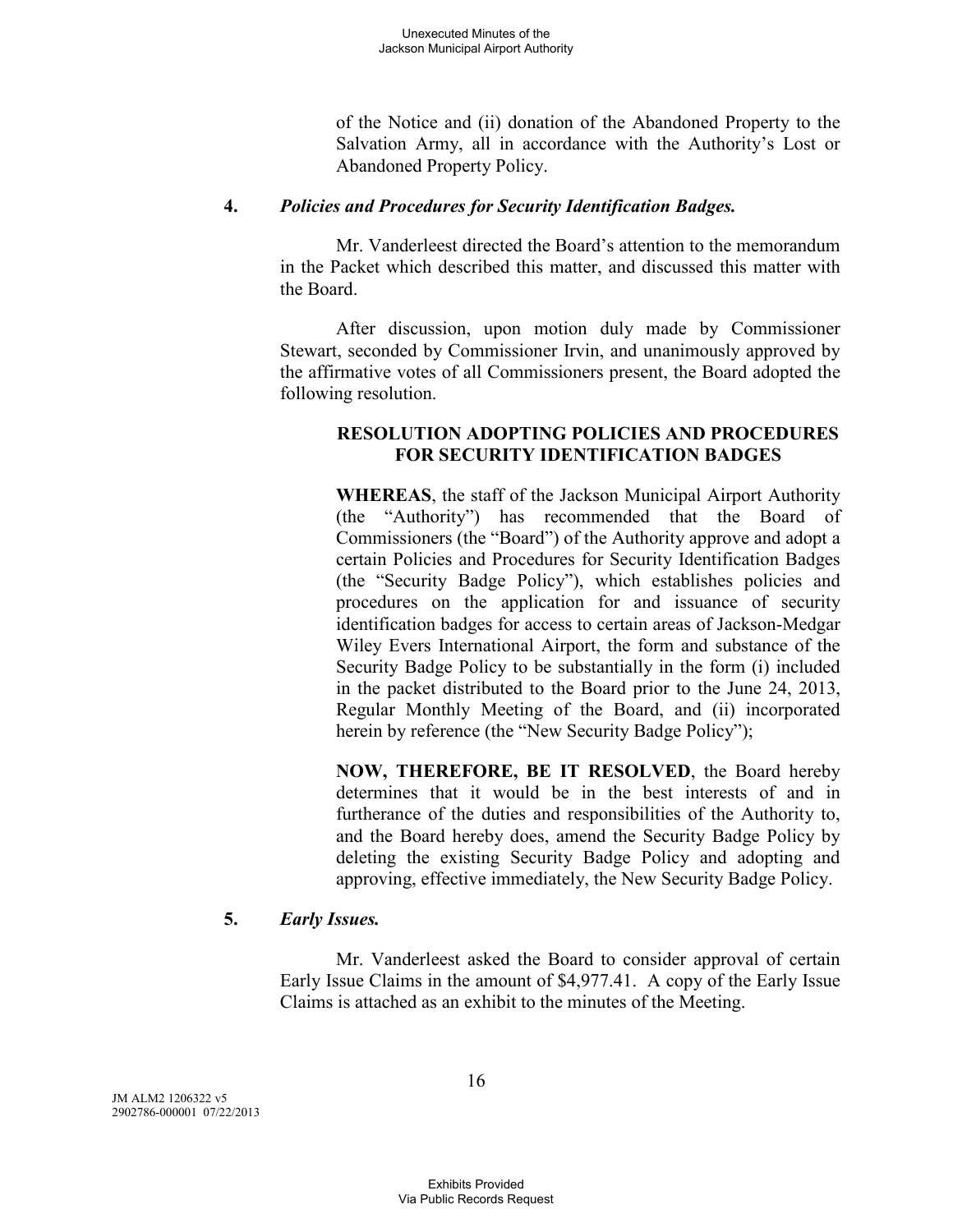After discussion, upon motion duly made by Commissioner Glover, seconded by Commissioner Stewart, and approved by the affirmative votes of all Commissioners present, the Board adopted the following resolution.

# **RESOLUTION APPROVING AND AUTHORIZING PAYMENT OF EARLY ISSUE CLAIMS**

**WHEREAS**, the staff of the Jackson Municipal Airport Authority (the "Authority") has recommended that the Board of Commissioners of the Authority (the "Board") approve and authorize prompt payment of certain early issue claims (the "Early Issue Claims"), a description of the Early Issue Claims being (i) attached as an exhibit to the minutes of the June 24, 2013, Regular Monthly Meeting of the Board and (ii) incorporated herein by reference; and

**WHEREAS**, the Board has reviewed the Early Issue Claims and considered the recommendation by the staff of the Authority;

**NOW, THEREFORE, BE IT RESOLVED**, the Board hereby determines that the Early Issue Claims are appropriate and proper expenses incurred in connection with authorized responsibilities and duties of the Authority, and hereby approves and authorizes prompt payment of the Early Issue Claims in the total amount of \$4,977.41.

# **6.** *Board Travel.*

There was no discussion or action regarding Board travel at the Meeting.

# **VI. DISCUSSION: STRATEGIC INITIATIVES.**

There was no discussion or action regarding strategic initiatives at the Meeting.

### **VII. VII. ADJOURNMENT.**

There being no further business to come before the Meeting, upon motion duly made by Commissioner Stewart, seconded by Commissioner Irvin, and unanimously approved by the affirmative votes of all Commissioners present, the Meeting was adjourned.